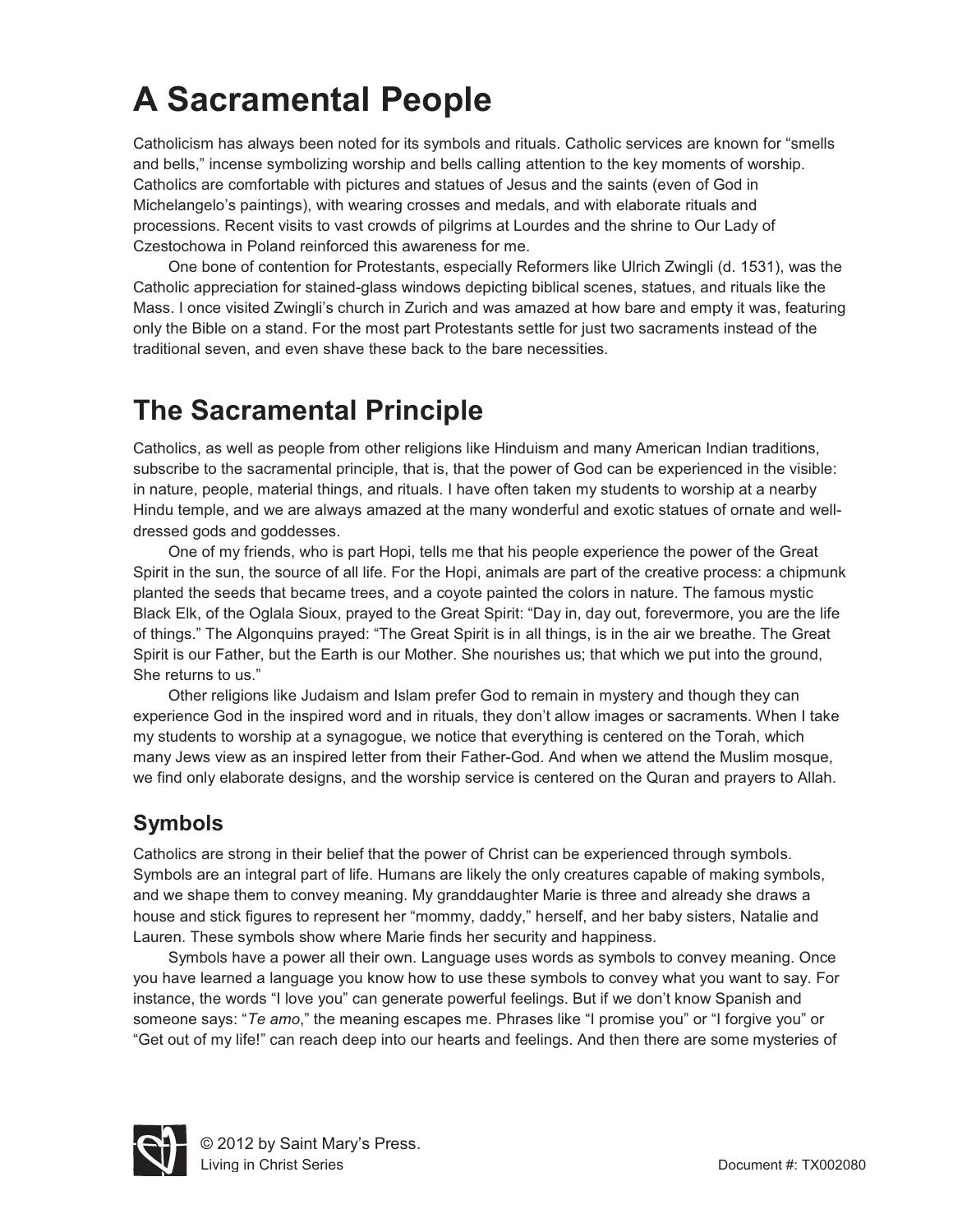life that are beyond everyday speech and we try to express them in the highly symbolic language of poetry.

Gestures are also symbols. A kiss can just say "hello" or perhaps be an invitation to intimacy. A hug can express a greeting, whereas a long embrace can express a more serious relationship. A pat on the back or a high five can make us feel proud of our achievements. And, of course, people can be symbolic. A medic arriving at an accident is a powerful symbol of rescue; a firefighter pulling up to a burning home symbolizes safety. A friend who shows up when we are in the hospital symbolizes love and concern.

 Symbols have the power to draw us into the mysteries of life and reality. At one time the World Trade Center stood for the power of business and commerce in the United States. Then it was attacked on 9-11 in 2001 and for some time it stood for terror, vulnerability, and human loss. Now the open space where it once stood draws many into memories of loved ones lost, questions about why some people hate us so much, and fears that other catastrophes lie ahead.

 On a recent trip to Poland, I observed piles of rubble that drew me into the horrors of the Holocaust. These were the ruins of the crematoria and gas chambers in Auschwitz, which were blown up by the German Nazis in an attempt to cover up their atrocities. They were just piles of bricks, but extremely powerful symbols of the mystery of evil and human cruelty. They are symbols of the hatred that drove human beings to destroy millions of innocent lives with industrial efficiency. In a room there, one sees countless shoes of the victims, taken off just before they entered the gas chambers. Among these are many baby shoes and shoes of toddlers, as well as artificial limbs and canes! The meaning of all this, I must say, was beyond my comprehension, and to this day I am haunted by the experience of these symbols of death and destruction.

 Sounds are also used as symbols to draw us into mystery. Recently I attended the burial of a marine killed in Iraq, the fiancée of one of my students. When *Taps* was played, I was drawn into the mystery of a life cut short, the grief of a lovely undergraduate, and experienced feelings of loss, patriotism, heroism, and the futility of war. I will never forget a similar ceremony when *Taps* was played at the cemetery near the beaches of Normandy. There were ten thousand white markers on the graves of those who died in the 1945 invasion, which ended World War II. I was overwhelmed at the sight of the loss of so many young Americans and yet was inspired by their heroism and self-sacrifice. I can remember another sound, that of a siren, as we rushed a friend of mine off to a hospital for emergency surgery. Often when I hear a siren now, I am brought back to that experience and reminded of the anxiety, compassion for my friend, and fear that he wouldn't make it.

 And we have our symbolic rituals. A dance can be a celebration of joy at a wedding or intimacy on an evening out. Thanksgiving dinner is a symbolic meal that can draw a family closer and provide a special time to share memories, greetings of "what's going on," and to welcome new young members with hugs.

 We surround ourselves with powerful symbols, engagement and wedding rings, flags, photos, souvenirs, songs, all of which can have the power to conjure memories and put us in touch with deep feelings. How many of us wear something around our necks or on our fingers that are treasured symbols of loved ones past and present. The song laments, "You don't bring me flowers anymore." The symbols of love are gone and so seems to be the love itself.

 It is interesting to note that the word *symbol* comes from the Greek word *syn-ballien*, which means "to put together." It comes from the ancient Greek practice of making contract or covenant. Each person in the agreement was given a piece of the same object. At any given time they could reconvene and match their pieces to show that each was a part of the original deal. The same applies to our use of symbols today. For a symbol to be effective, there has to be an agreed-upon meaning shared by the participants. Picture a couple celebrating their fiftieth anniversary together at their favorite restaurant.